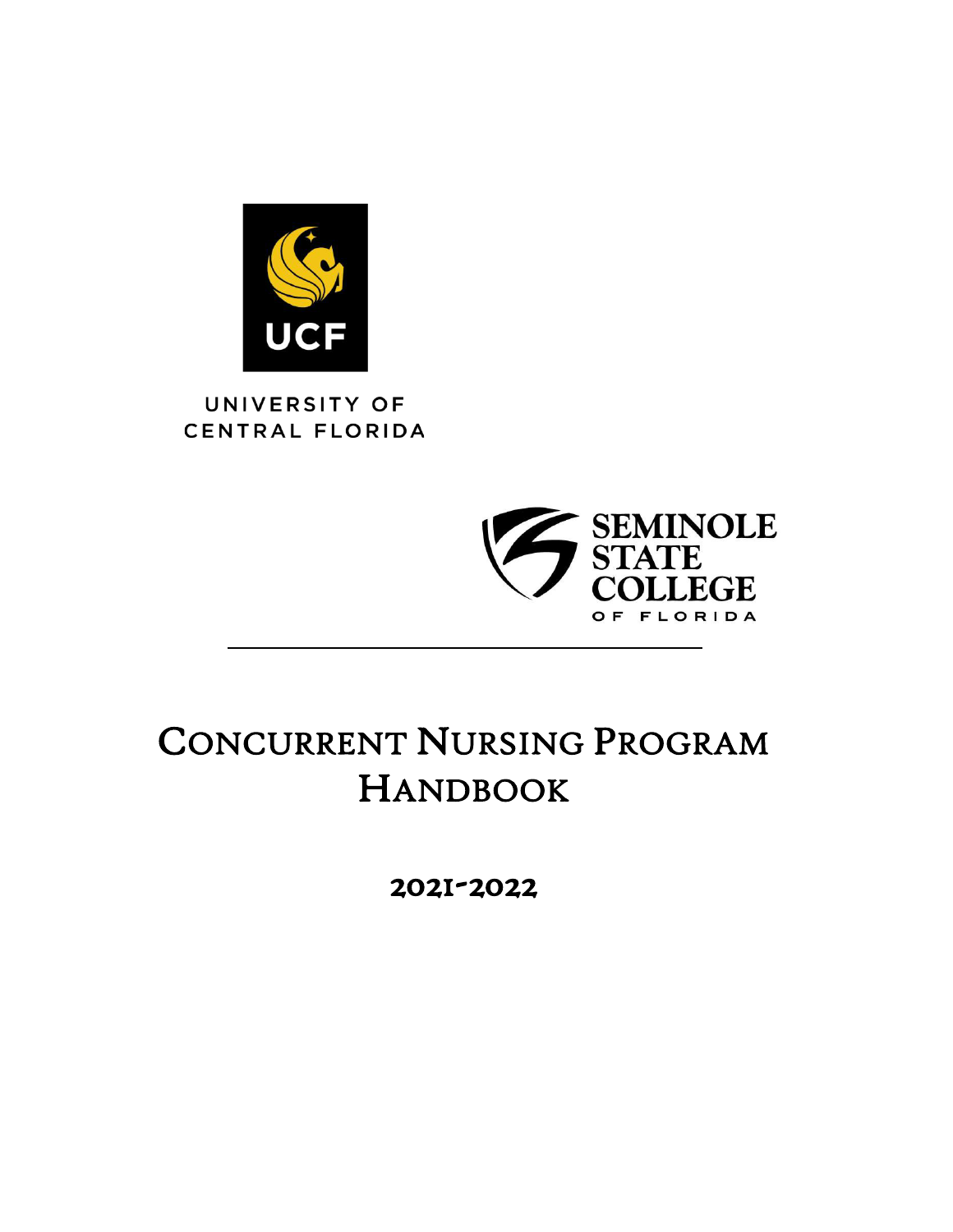

UNIVERSITY OF CENTRAL FLORIDA

**College of Nursing Dean's Office** 12201 Research Parkway, Suite 300 Orlando, FL 32826-2210

Dear nursing student:

Welcome to the College of Nursing at the University of Central Florida (UCF)! We are delighted that you have chosen to pursue your degree at UCF! Our nursing program has a rich history of nursing education. Over the years, we have developed many new program options to increase access to education, and we are committed to helping you achieve your educational goals, whether they are at the undergraduate, masters, or doctoral level. The core values of integrity, scholarship, community, creativity and excellence are embraced by the faculty and guide our efforts in working with you in your educational endeavors.

This handbook will serve as a useful guide and resource during your nursing education at UCF. It is important that you review the policies and procedures included as they relate to many aspects of your educational experiences at UCF on a regular basis. Policies and procedures that are altered during the year will be communicated to you electronically. A copy of the Student Handbook with up-to-date information is always available on the College of Nursing website. Appendices contain program specific policies.

On behalf of the college, its faculty and staff, please accept our best wishes for a successful year.

Sincerely,

MaryTondee

Mary Lou Sole, PhD, RN, CCNS, CNL, FAAN, FCCM Dean and Orlando Health Endowed Chair in Nursing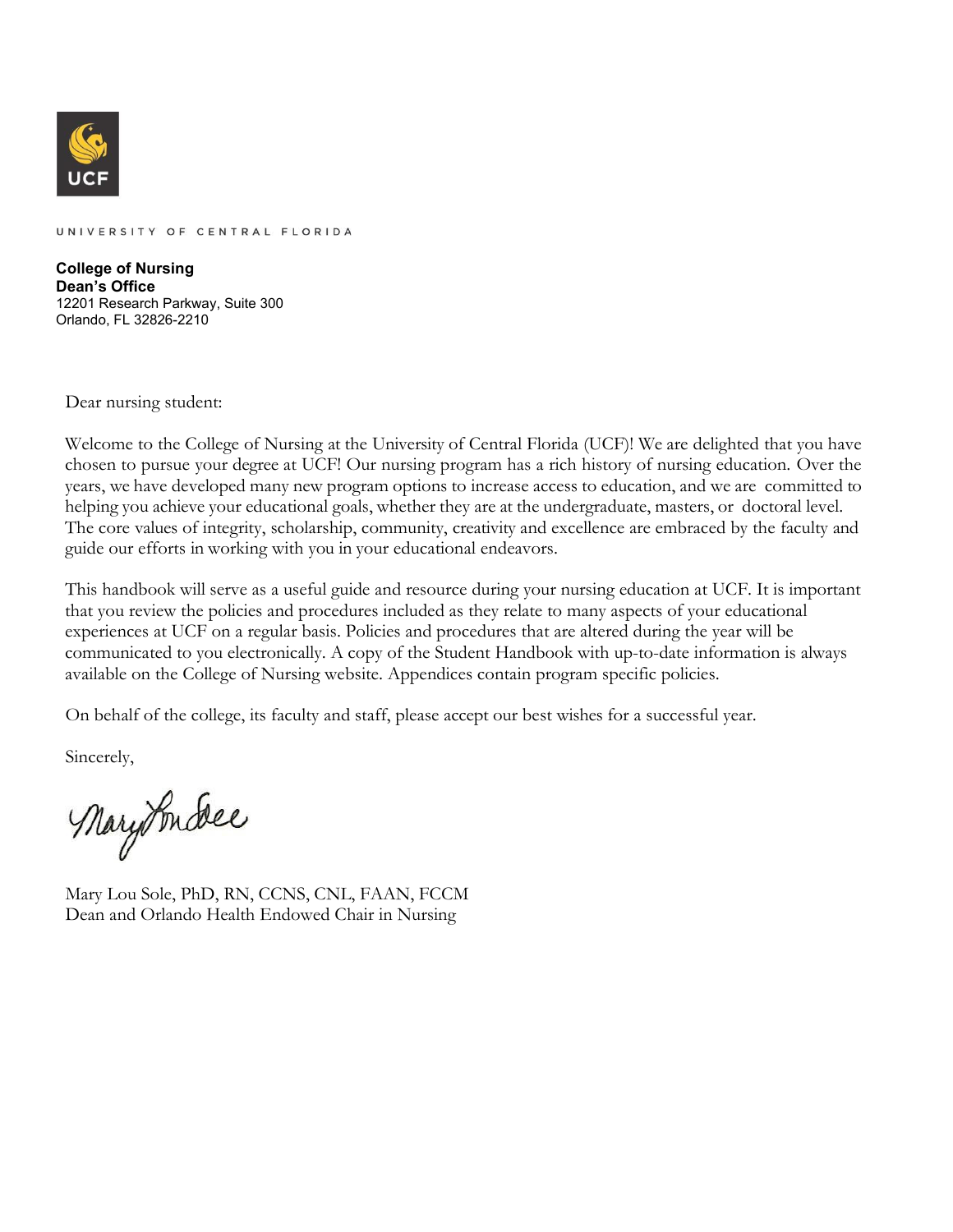## **Program History**

The SSC/UCF Concurrent AS-BSN program was launched in 2003 when the University of Central Florida's College of Nursing partnered with Seminole State College (*formerly Seminole Community College*) to establish a unique program designed to address the nursing shortage of BSN prepared nurses in Central Florida. Academically talented students were invited to concurrently enroll in both the SSC associate and UCF baccalaureate nursing programs, permitting them to earn their Associate of Science in Nursing from SSC while simultaneously earning their Bachelor of Science in Nursing from UCF.

## **Essential Contacts**

*UCF Concurrent Office: Altamonte Springs ALT426 Phone: 407-404-6089* 

Chris Deatrick, PhD RN UCF /SSC Site Coordinator/Instructor E-Mail: [Christine.Deatrick@ucf.edu P](mailto:Christine.Deatrick@ucf.edu)hone 407-823-5133

Patti Riva, MSW Academic Program Coordinator Email: *patricia.riva@ucf.edu Phone: 407-404-6089* 

*UCF College of Nursing: Main Campus (12201 Research Parkway, Orlando)* 

Lucas Noboa, Ed.D Director, Academic Advising E-mail[: Lucas.Noboa@ucf.edu P](mailto:%20Lucas.Noboa@ucf.edu)hone: 407-823-2996 University Tower, Office 303

Stephen D. Heglund, PhD, MSN, APRN, FNP-C Director, Post-Licensure BSN Programs E-mail: [Stephen.Heglund@ucf.edu](mailto:Stephen.Heglund@ucf.edu) Phone: 407-823-1170 University Tower, Suite 312

Jacob Lawhon, M.A. Academic Advisor III, Seminole State & Valencia College Concurrent Programs E-mail: [Jacob.Lawhon@ucf.edu](mailto:Jacob.Lawhon@ucf.edu) Phone: 407-823-3510 University Tower, Suite 306

*Seminole State College* 

Shawn Darby Financial Aid Specialist E-mail: [darbys@seminolestate.edu P](mailto:darbys@seminolestate.edu)hone: 407-708-2882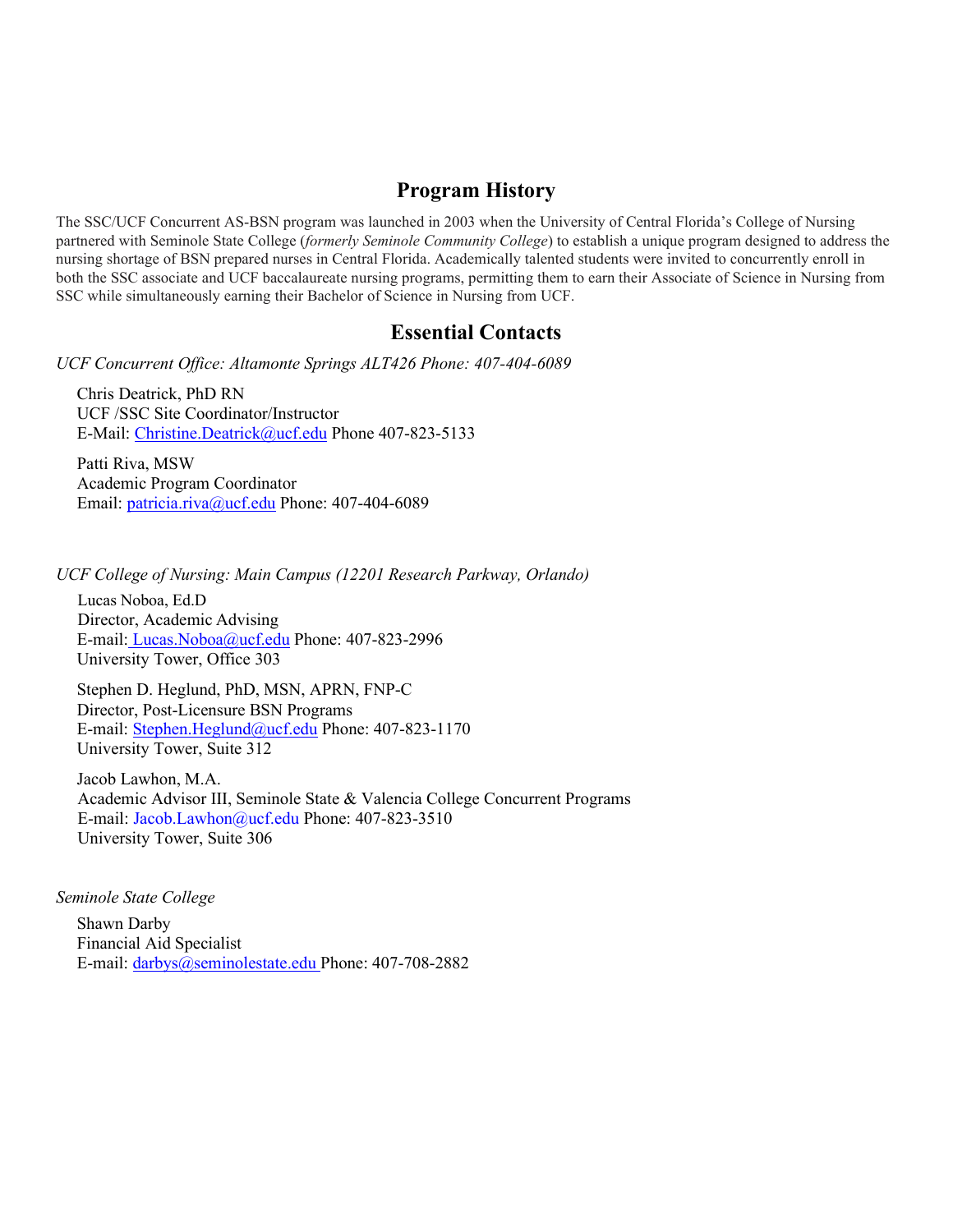## **SSC/UCF Concurrent AS-BSN Enrollment Option Addendum to the UCF College of Nursing Undergraduate Handbook**

The UCF/Seminole State Concurrent program leads to a BSN degree. The BSN graduate is prepared to provide comprehensive care in a variety of acute, community and rehabilitative settings. Program emphasis includes clinical nursing practice, health promotion and maintenance, and preparation for assuming leadership roles and graduate study in nursing. The baccalaureate curriculum provides a solid foundation for graduate study.

#### **OBJECTIVES**

#### **The BSN graduate is able to:**

- 1. Synthesize knowledge from nursing and the physical, biological, behavioral, psychological and social sciences, and the humanities in the practice of professional nursing.
- 2. Use critical thinking as the basis for professional nursing practice.
- 3. Participate in interdisciplinary teams and community partnerships to meet the health care needs of individuals, families, and communities in diverse society with particular emphasis on needs of vulnerable populations.
- 4. Demonstrate effective verbal, written, and electronic communication in the promotion of culturally appropriate care.
- 5. Apply innovative technologies to optimize outcomes for self, clients, and communities.
- 6. Demonstrate competency in the performance and evaluation of nursing techniques and skills.
- 7. Incorporate ethical, cultural and legal principles as professional values in the practice of professional nursing.
- 8. Use the principles of teaching and learning to promote, maintain, and restore health, and prevent illnesses with individuals, families and communities.
- 9. Apply theories and principles of leadership and management to collaborate with interdisciplinary teams to promote and maintain quality health care for individuals, families and communities.
- 10. Participate in efforts to influence health systems policy on behalf of patients and the profession.
- 11. Use research in the exploration of health problems and the implementation of evidence-based practice.
- 12. Assume responsibility for lifelong learning and plan for professional career development.

## **PROGRAM POLICIES**

#### **ADMISSION**

See current UCF undergraduate catalogs for admission requirements.

#### **PROGRESSION**

Students **must** follow their prescribed plan of study. If the plan of study needs to be modified, the student must meet with the UCF Site Coordinator for permission to change their plan of study. *Failure to do so will result in program dismissal.* 

In order for students to progress in the Concurrent Nursing Program, the following conditions must be met:

• Maintain a minimum overall cumulative grade point average of 2.5 (as shown on the UCF degree audit).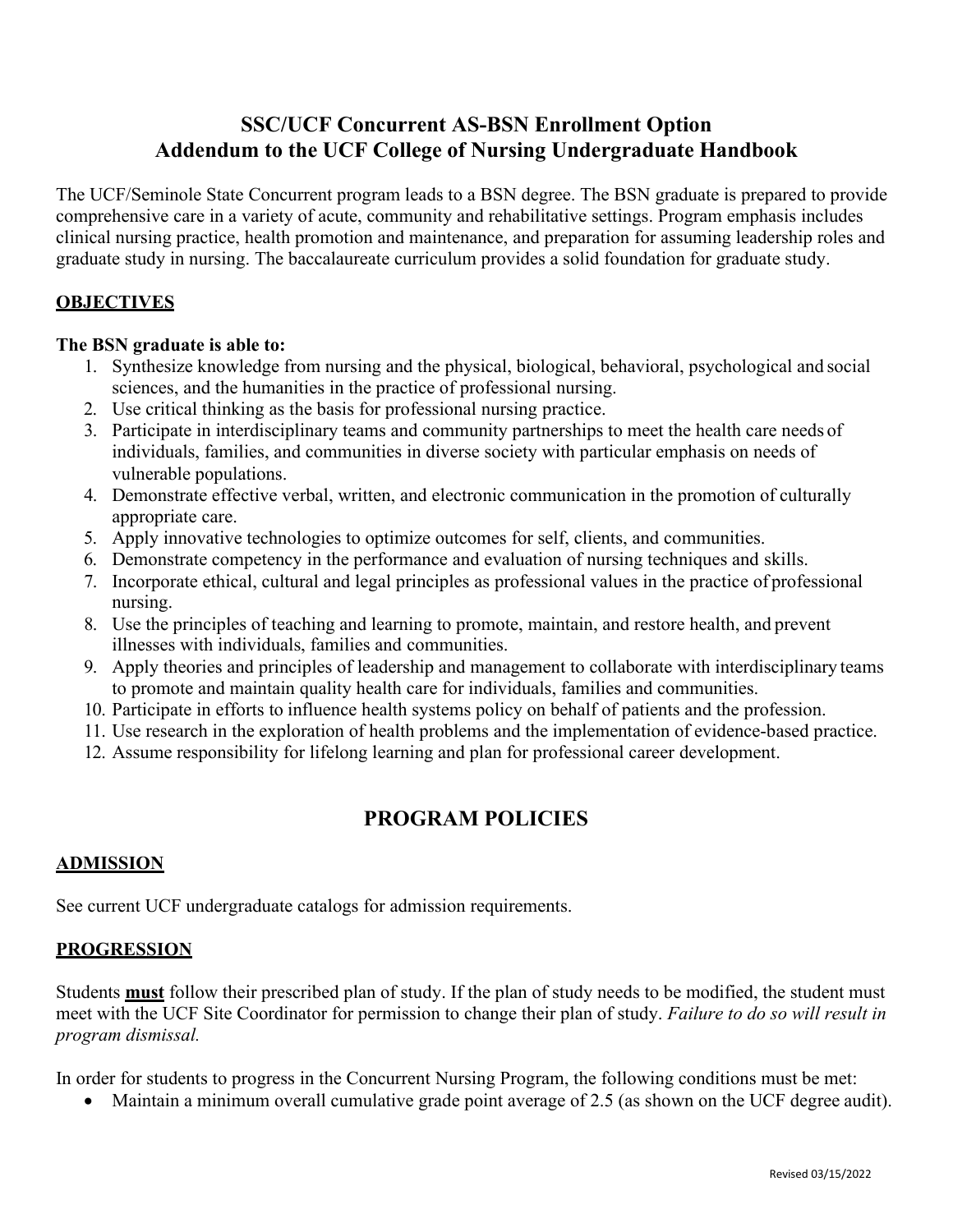- Maintain a minimum grade point average of 2.5 in the nursing major, including ASN course work.
- Earn a grade of "C" or better in all UCF and ASN nursing courses.

#### • **Maintain continuous enrollment in all UCF courses each semester.**

Students who fail to meet the above conditions will be automatically dismissed from the Concurrent program and disallowed from taking any UCF nursing class(es) until they have finished the associate degree nursing program and earned their RN license. If the student desires to remain in the Concurrent program, the UCF Site Coordinator must grant approval. The student must notify the UCF Site Coordinator immediately upon becoming aware of a course failure in the SSC Curriculum. Upon approval to maintain SSC status from the SSC Progression committee, the student must meet with the UCF Site Coordinator to provide documentation of the continuance approval from SSC and modify their plan of study.

#### **GROUNDS FOR DISMISSAL**

Students who are unsuccessful in two (2) courses (two from Seminole State, two from UCF or one from each) will be dismissed from the UCF Concurrent program. If dismissed, upon successful completion of an ASN degree and obtaining RN licensure, a student may apply to the UCF RN-BSN program. Acceptance is not guaranteed.

## **DECELERATION**

Being unsuccessful in either one (1) SSC course OR in one (1) UCF course places students in academic deceleration. The policies and procedures for both cases are as follows:

Unsuccessful in SSC course: These students may be provided with an opportunity from SSC to repeat the failed course in the next semester. Students will attend the SSC Progression committee meeting at the end of the term and have their SSC curriculum modified.

- All students will then meet with a UCF Site Coordinator to modify their UCF plans of study for future semesters based on their SSC modified plan of study.
- Students may be able to continue with UCF courses as outlined on their UCF plan of study while repeating their failed SSC course.
- If students need to make adjustments to their UCF courses, this MUST be done immediately after the SSC Progression meeting before progressing in the Concurrent program.

Withdrawal from UCF or SSC Course: These students may be provided with an opportunity from UCF and/or SSC to repeat the withdrawn course in a future semester.

• **BEFORE** withdrawing from any UCF or SSC course, students must meet with the UCF Site Coordinator to discuss their options, financial aid implications, and probability of continuance in the concurrent program. Students should follow the SSC nursing withdrawal guidelines as identified by SSC.

Unsuccessful or Withdrawal in UCF course: These students may be provided with an opportunity from UCF to repeat the failed course in a future semester.

- Students must meet with the UCF Site Coordinator immediately upon notification of a course failure for evaluation of continuation in the program.
- If approved by the UCF Site Coordinator to continue in the Concurrent program, the student will be allowed to retake the failed course in a future semester along with the SSC curriculum as planned. In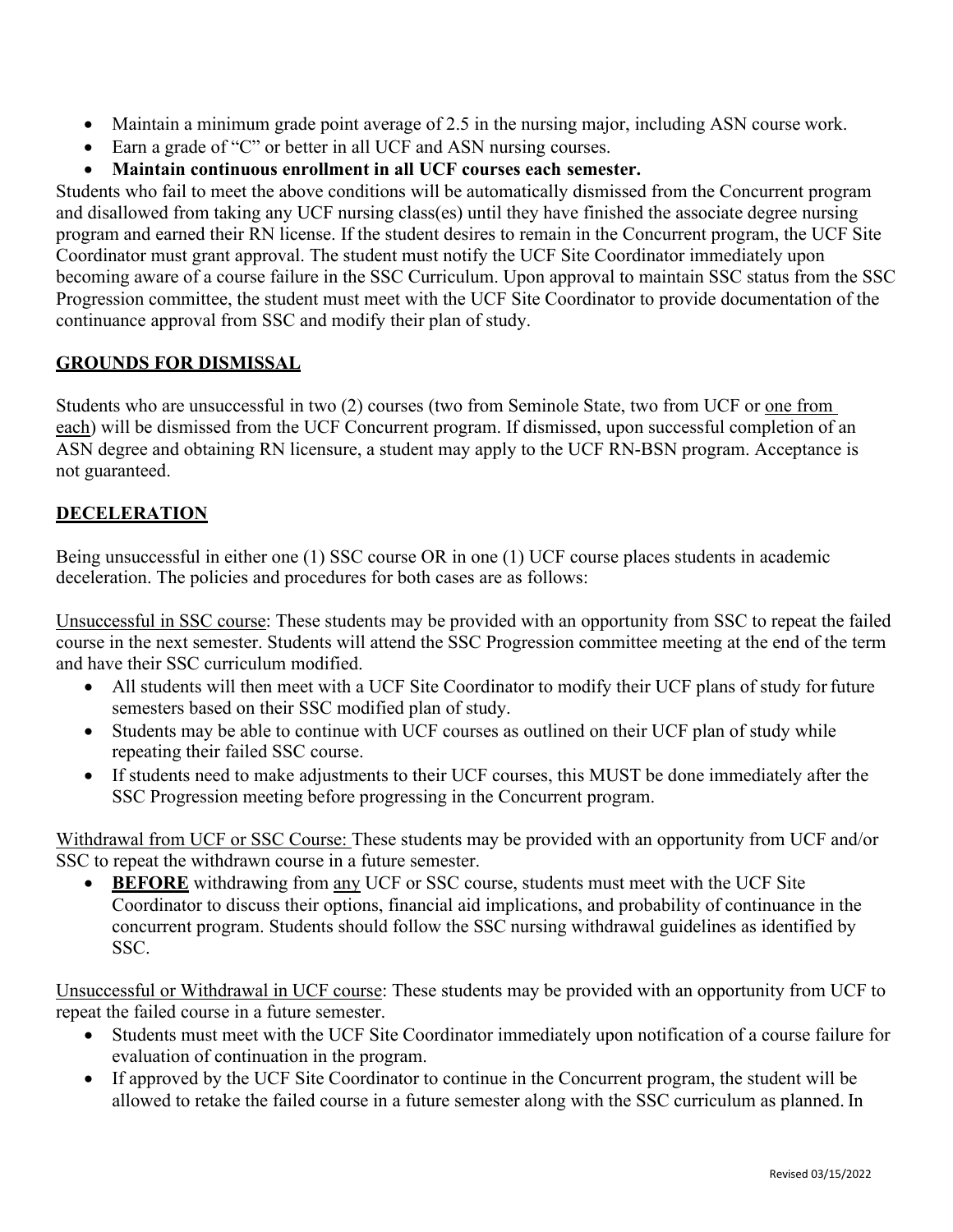cooperation with the UCF Site Coordinator**,** the student's plan of study will be amended and must be followed as written.

Students who earn a failing grade (less than "C" or "U") from either or both schools in two or more classes during their cumulative plan of study will be removed from the Concurrent program and disallowed from taking any UCF Nursing course until the successful completion of the Associate of Science degree program **and**  gaining licensure as a Professional Registered Nurse.

Once admitted to the Concurrent program, students are no longer eligible for admission to any other pre-license BSN program at UCF. Therefore, students who withdraw or have been unsuccessful in the Concurrent program may return to BSN studies at UCF only after gaining licensure as a Professional Registered Nurse. Upon licensure, the student will then be eligible to apply for the UCF RN to BSN program and, if admitted, continue the Bachelor of Science in Nursing (BSN).

#### **VOLUNTARY WITHDRAWAL AND PLAN OF STUDY ALTERATION**

By definition, the Concurrent Program requires continuous enrollment at both schools until the ASN degree is completed. Therefore, it is required that students enroll in coursework at both schools according to their Plan of Study without deviation unless formally authorized by the UCF Site Coordinator or Program Coordinator. Students who wish to withdraw from the Concurrent Nursing Program must notify the UCF Site Coordinator or Program Coordinator *in writing* prior to the beginning of the semester in which they wish to deviate from their Plan of Study. Students are strongly encouraged to meet with their UCF Site Coordinator prior to withdrawal so that a clear plan for success may be put into place.

Students must follow the Plan of Study provided at the beginning of the program at Orientation. However, it is recognized that critical life events do occur. As such, a student's Plan of Study may be modified to assure success in completing both the ASN and BSN degrees. Only the UCF Site Coordinator or the Concurrent Program Coordinator may make modifications to student study plans. Changes that reduce the number of classes in a semester may be made at any time. Changes that result in a class being ADDED to a future semester must be made before the end of the first week of classes in the semester before the semester in which a class is to be added. **Unauthorized deviation from the student's Plan of Study may result in delay of program progression, delay of graduation or dismissal from the Concurrent program.** 

#### **FAILURE TO OBTAIN A REGISTERED NURSE LICENSE**

In the event that a student is unable to obtain a license as a registered professional nurse by any license granting authority, they will not meet UCF graduation requirements. A student may complete all course work for the program without a license, but graduation will not be certified and escrowed credits for program completion will not be awarded without a license. Proof of licensure must be uploaded to LEAP-RN for verification. To participate in Commencement, the license must be uploaded by the deadline provided by the UCF Registrar (typically mid-semester).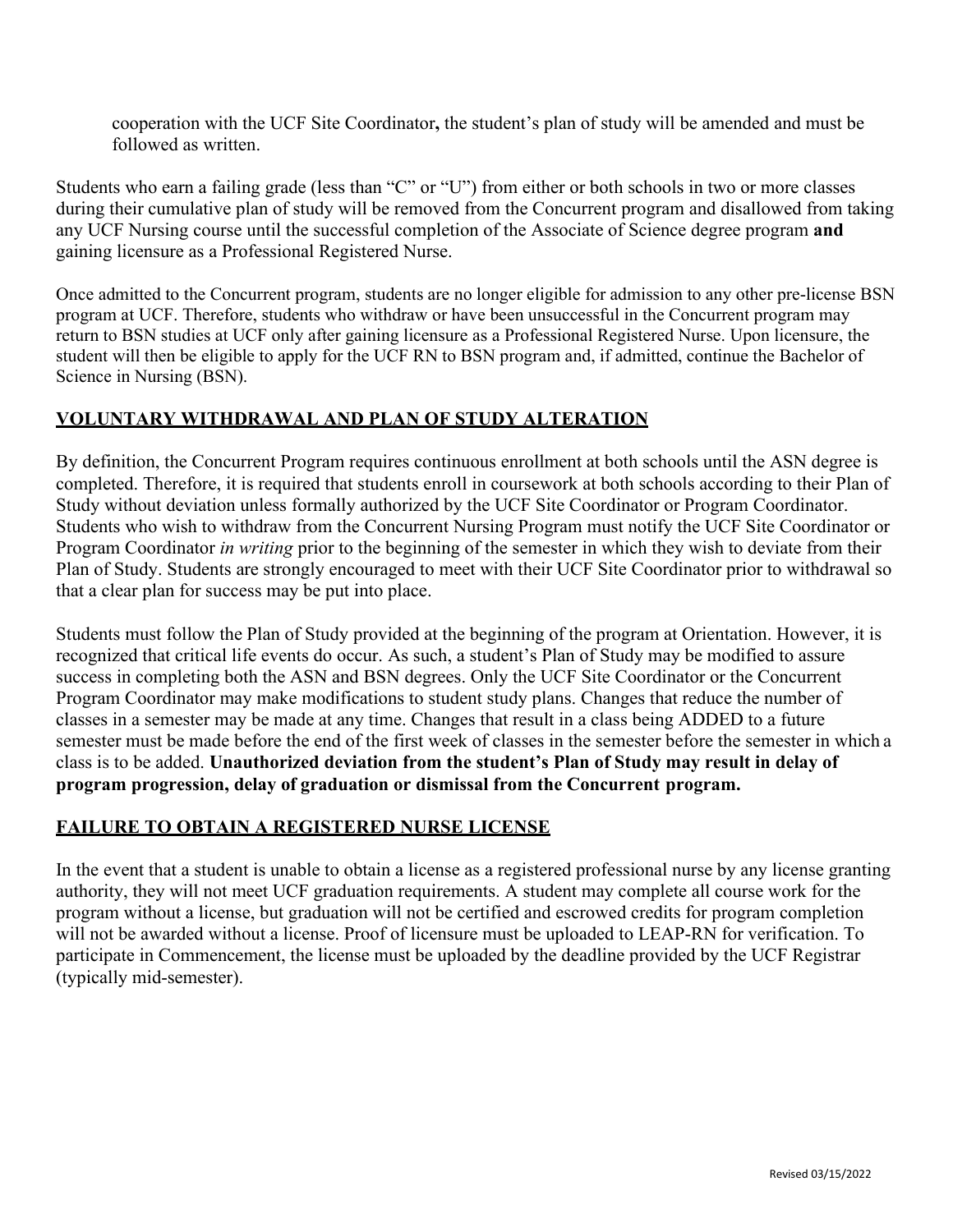## **GRADUATION**

Each student is responsible for reading and understanding the degree requirements as stated in the UCF Undergraduate catalog. Written policies and degree requirements can be found in the UCF Undergraduate Catalog.

Students should review the UCF Degree audit each semester. Degree audits are available online from my.ucf.edu and can be accessed by the student at any time. An "Intent to Graduate" form must be filed by the deadline announced by the University, usually by the first week of the student's final semester.

#### **GRADING POLICY**

The grading scale is:  $92 - 100 = A$  $87 - 91 = B +$  $83 - 86 = B$  $79 - 82 = C +$  $75 - 78 = C$  $70 - 74 = D$ Below  $70 = F$ 

\*Grades below "C" are unacceptable for credit towards a nursing degree.

In the undergraduate program, an overall GPA of 2.5 and a 2.5 in the nursing major are required for progression and graduation.

Satisfactory academic progress in a program involves maintaining the standards of academic and professional integrity. Failure to maintain these standards may result in dismissal of the student from the program.

## **EXAMINATIONS**

Students are expected to access online exams as scheduled. Absences are not permitted for examinations except for verified emergencies. If a student must be absent on the day of the scheduled examination, she/he must contact the course instructor **before** the test is given.

Opportunity for a make-up is at the discretion of the instructor. If a make-up examination is given, a different format, such as essay questions, may be given at the discretion of the instructor. Instructors may require documentation from students related to reason/s exams are missed.

The possession of any unauthorized materials while completing any academic assignment or examination is a violation of the UCF Golden Rule and therefore, is not permitted. Possession and/or use of such materials may result in punitive actions of at least zero credit for an assignment and up to expulsion from the University. Unauthorized materials include the work of anyone other than the student, direct assistance from another individual and items obtained from the internet such as test questions and papers. See section on academic honesty in this handbook and UCF Golden Rule for university policies related to cheating on academic assignments.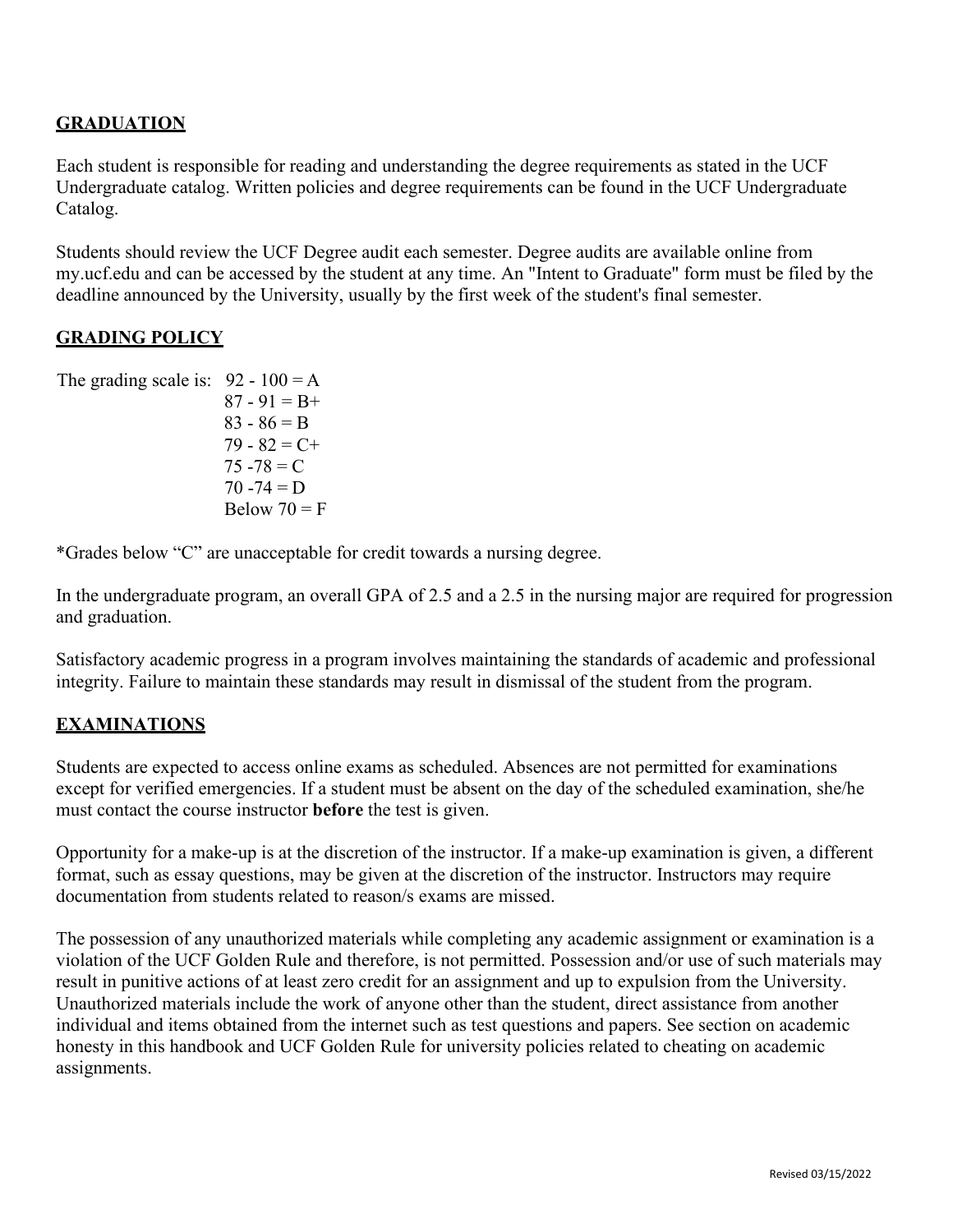#### **FORMAT FOR WRITTEN ASSIGNMENTS**

For all Concurrent Program courses, the Seventh Edition APA style is required for all written work and formal presentations. Seventh Edition APA style includes grammar, punctuation, organization, scholarly thought, proper citation, and reference format. Submissions not meeting these requirements will not be accepted.

## **FINANCIAL AID**

It will be necessary that you transfer your financial aid to Seminole State College to start the Concurrent program because federal financial aid can only be distributed from one college at a time. Your financial aid will be calculated based on your Seminole State credits and then adjusted once you are registered for the additional UCF credits each term. If your SSC federal financial aid has not been disbursed by the extended tuition deadline at UCF, you will need to be prepared to pay out of pocket for the UCF tuition and then be reimbursed with the additional Seminole State financial aid.

#### **REGISTRATION FOR COURSES AT UCF**

Students register for courses via the Internet on myUCF. Register **EARLY** after your enrollment appointment date and time is posted in your myUCF student account. Permission numbers may be required for registration if the course(s) are filled. Specific sections of specific classes may be reserved for SSC Concurrent students. In such cases, students must enroll in those sections. These will be communicated via the RN Communications Center and/or your Knights email account. Consult the UCF Site Coordinator or Program Coordinator regarding your options. Deviation without authorization may result in dismissal from the program.

In the event a student has a registration hold, he/she should consult his/her myUCF account for instructions on removing the hold. The UCF Site Coordinator CANNOT override registration holds. Following registration and during the add/drop period, students must check on myUCF to confirm that they are correctly registered for the required courses and sections for that semester. If the registration is incorrect, it must be corrected during add/drop. Drop/swap deadline ends the day before the Add deadline. See the UCF Academic Calendar for specific dates each semester.

If a new Plan of Study is advised, the student is responsible for adding, dropping, and making adjustments to courses to reflect the new Plan of Study. Advisors do NOT add/ drop/ register for classes.

Prior to registration each term, students should review their Degree Audit through myUCF for accuracy. Concerns about the audit should be discussed with the appropriate Program Director, Site Coordinator or Program Coordinator. Once enrolled in classes each semester, students must verify that they are correctly enrolled. Compare the Course Schedule in myUCF with the correct Plan of Study provided in LEAP RN. Failure to enroll in all of the correct courses will result in difficulties, including possible delayed graduation and/or program failure

#### **COMPUTER/WEB ACCESS**

Computer/web access is required for completion of this program. It is the responsibility of the student to find suitable equipment for the completion of their course work.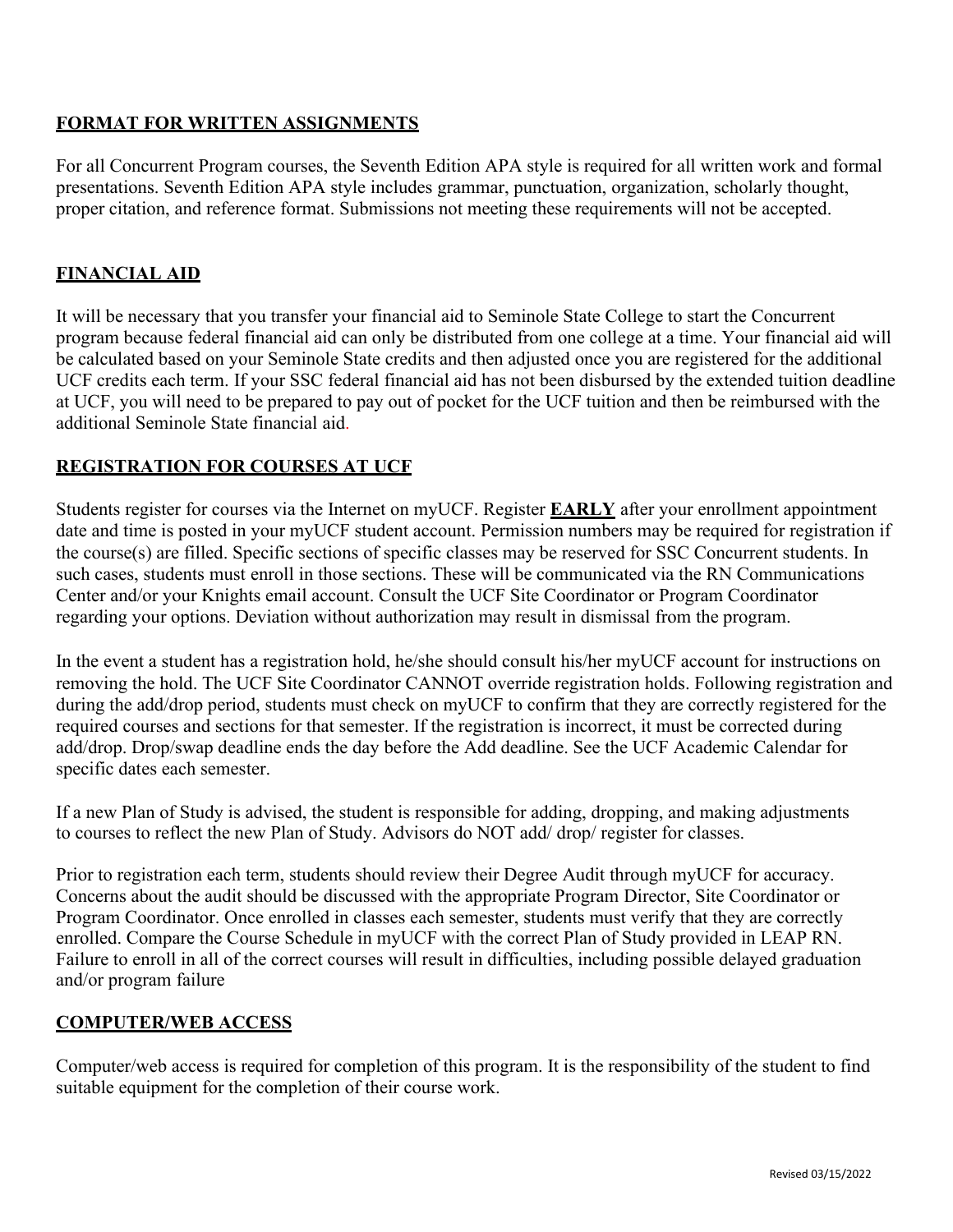#### **OUTSIDE EMPLOYMENT**

Employment should be limited as much as possible so that students may devote ample time for course preparation. Clinical and class time should be free of other obligations, including employment, on-call time and personal phone calls.

#### **DRESS CODE**

Students should review and adhere to Seminole State's Nursing Student Policy Handbook for appropriate dress code guidelines.

#### **WEAPONS**

State of Florida statutes are to be followed at all times. It is advisable that students not be in possession of any item that can be perceived as a weapon outside of the parameters given in Florida law. Persons in violation are subject to the penalties as outlined in Florida law.

## **Student Rights and Responsibilities**

#### **ACADEMIC HONESTY**

Honesty is highly valued at UCF and in the nursing profession. Dishonesty has serious legal and ethical implications. It is a critical factor in the maintenance of public trust. Academic dishonesty in any form will not be tolerated.

Faculty members will use [www.turnitin.com a](http://www.turnitin.com/)t their discretion, to review papers and projects for originality. This website allows instructors to quickly and easily compare each student's report to billions of web sites, as well as an enormous database of student papers. After submission of the paper, instructors receive a report that states if and how another author's work was used.

Academic action may be taken for the following behaviors:

- 1. Cheating—whereby non-permissible written, visual or oral assistance including that obtained from another student is utilized on examinations, course assignments or projects. The unauthorized possession or use of examination or course-related material shall also constitute cheating.
- 2. Plagiarism—whereby another's work is used or appropriated without any indication of the source thereby attempting to convey the impression that such work is the student's own. Any student failing to properly credit ideas or materials taken from another has plagiarized.
- 3. A student who has assisted another in any of the aforementioned breach of standards shall be considered equally culpable. Actions that may be initiated by the Instructor, Director, or Dean of the College may include: counseling; loss of credit for specific assignment, examination or project; or removal from course with a grade of "F". The Office of Student Conduct may also take additional action including: warning, probation, suspension, expulsion, or a permanent conduct record that is accessible by other institutions upon request.
- 4. A "Z" designation may also be added to the course grade of any class as a result of cheating as outlined in the UCF Golden Rule.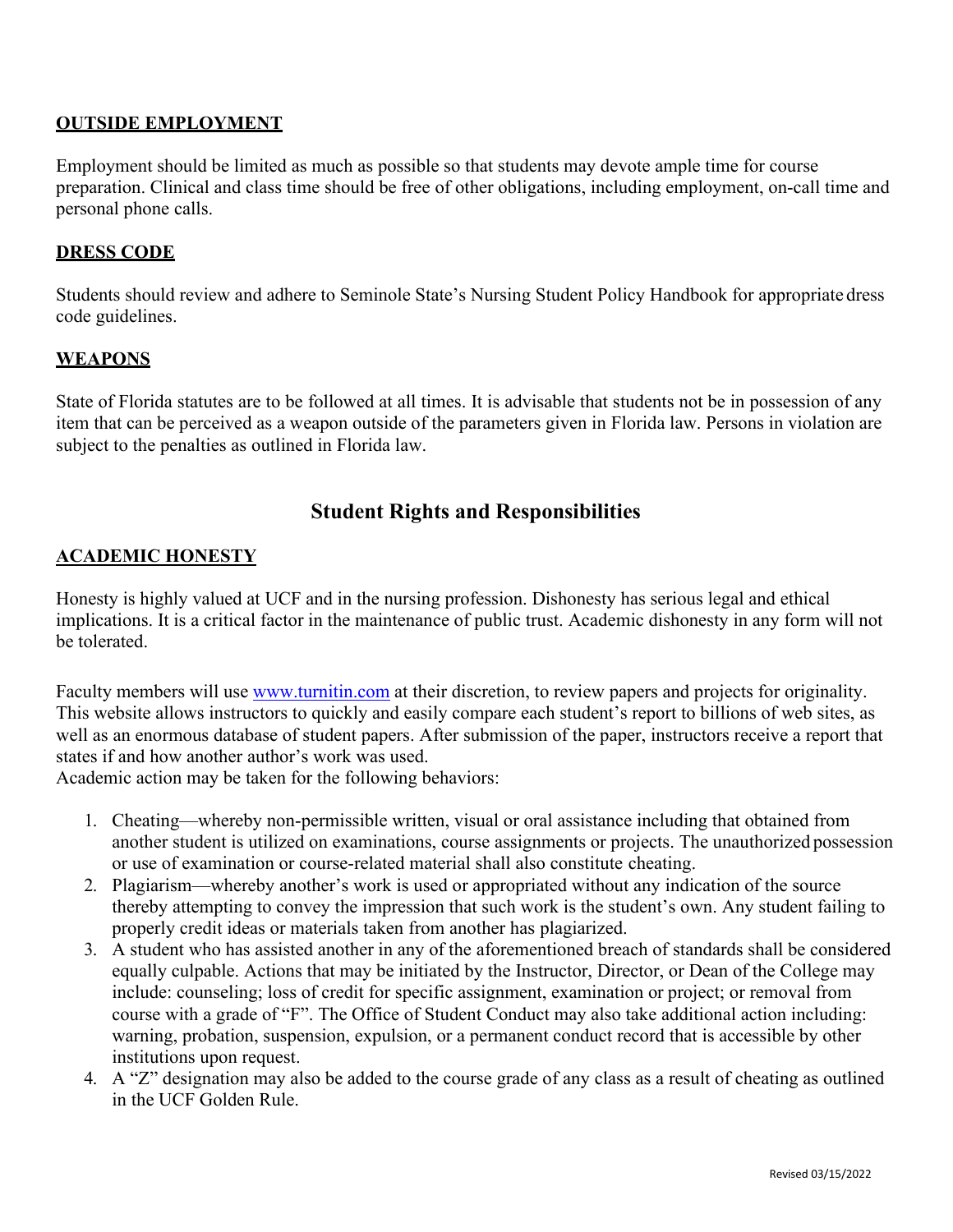The student is notified in writing when action is taken along with the reasons for the action. A report is also sent to the Department Chair of the College of Nursing.

#### **PROFESSIONAL CONDUCT**

Students, as representatives of the University of Central Florida and Seminole State College, are expected to conduct themselves in a professional manner at all times.

#### **STUDENTS WITH DISABILITIES**

The College of Nursing will make reasonable accommodations for known physical and/or mental impairments. However, it must be noted that nursing is a physically and mentally demanding profession. Standards recommended by a task force of the Southern Council on Collegiate Education for Nursing will be used by students and advisors to determine whether or not reasonable accommodations can be made. The decision as to what constitutes "reasonable accommodations" is the prerogative of the UCF College of Nursing and is final.

The University of Central Florida encourages academically qualified student with disabilities to take advantage of its educational programs. The Office for Student Accessibility Services (SAS) provides a variety of services. Contact (407) 832-2371 or review the UCF Catalog for more information.

#### **DIVERSITY OF STUDENTS AND EDUCATIONAL PROGRAMS**

The faculty values the diversity of the student population of the University of Central Florida as well as the broad spectrum of educational backgrounds and needs they represent. Innovative avenues for access to the baccalaureate and masters degree programs are developed and provided by the UCF College of Nursing in order to remain responsive to the need for nurses in the changing healthcare environment.

#### **COMMUNICATION**

All courses use a Webcourses @UCF account to facilitate communications within a specific course. Electronic mail is a vital component of the University of Central Florida and the College of Nursing communication. Every UCF student is required to create and monitor a Knights Mail account when admitted to the program. The Knights Mail system is the official email used by UCF and the College of Nursing to communicate official messages to students. Students must regularly monitor this account in order to stay informed. The rationale of "I did not check my email" does not constitute sufficient reason for missing important messages and failing to comply with instructions as a result. Students must have anti-virus software installed and updated and active on all personal computers used to transfer data to classmates and faculty in any format. All written course work must be in a format that is accessible by faculty. Standard file extensions include and are limited to .doc, .docx and .rtf formats.

#### **RN COMMUNICATIONS CENTER**

The RN Communications Center is a location established to disseminate information directly to the UCF College of Nursing active nursing students and personnel. Students access the RN Communications Center through WebCourses at webcourses.ucf.edu. Access is usually granted within 48 hours of having your major code changed. If this does not happen, please email your Program Coordinator. This is an official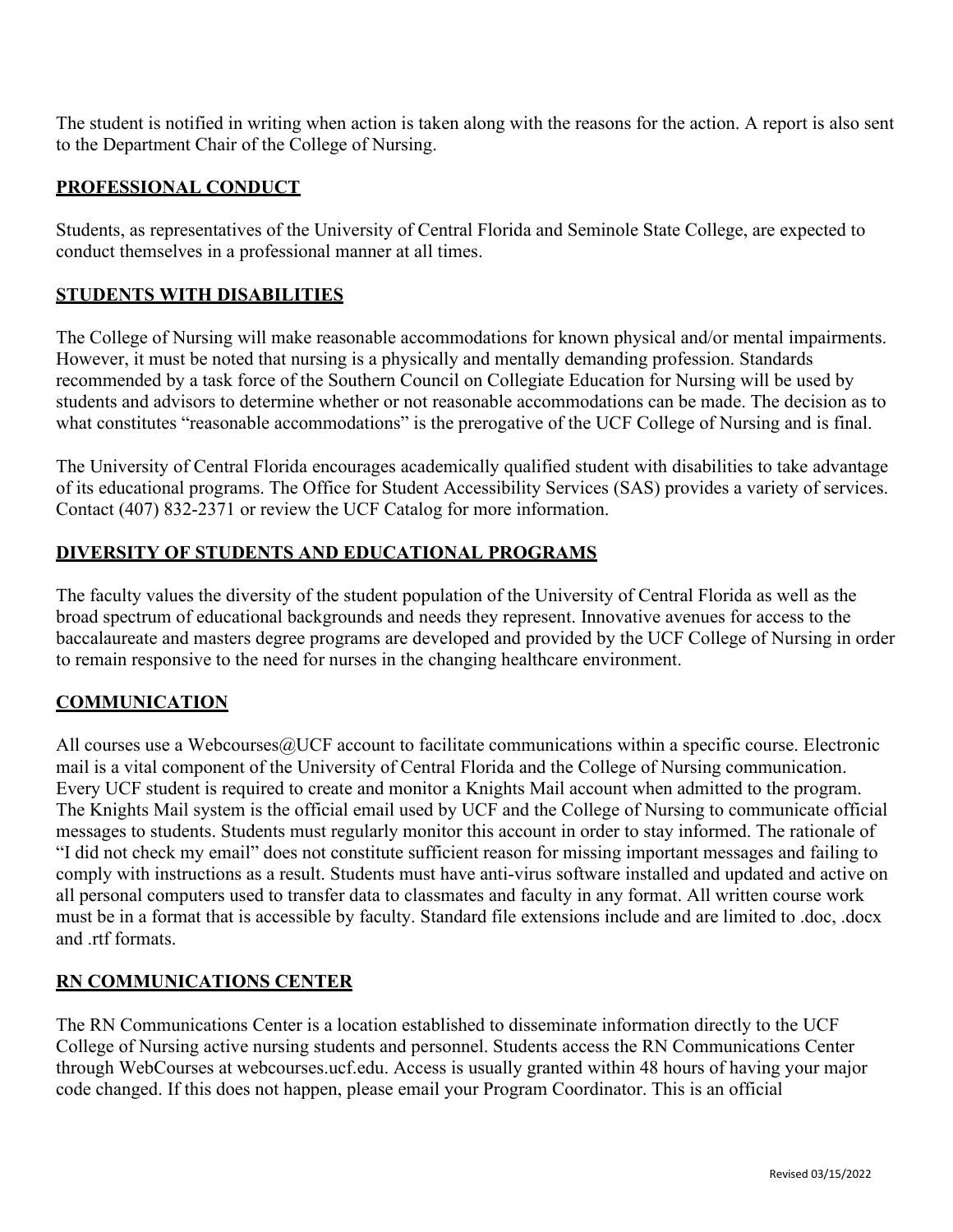correspondence site for the College of Nursing and it is expected that students are checking this regularly. Failure to do this will not excuse you from missed deadlines.

## **FACEBOOK: COHORT CLOSED GROUPS**

Cohorts may create closed groups in Facebook to create a sense of community. The group name should reflect their Cohort name. The privacy settings must be set to Closed Group [\(https://www.facebook.com/help/220336891328465#What-are-the-privacy-options-for-groups\)](https://na01.safelinks.protection.outlook.com/?url=https%3A%2F%2Fwww.facebook.com%2Fhelp%2F220336891328465%23What-are-the-privacy-options-for-groups&data=02%7C01%7C%7C930e265273044a6052ad08d5d6e24946%7Cbb932f15ef3842ba91fcf3c59d5dd1f1%7C0%7C0%7C636651189724185423&sdata=SIGGf1Q5pKvvQthWcO5pFgTG7cNEWgY9VFR35DqdO2Y%3D&reserved=0). Student groups may not use college and/or university photos, logos and/or any other branding in their cover images or other platforms [\(https://www.ucf.edu/brand/applying-our-brand/trademarks-licensing/\)](https://www.ucf.edu/brand/applying-our-brand/trademarks-licensing/). Student groups may create a unique cover image using a free design program like Canva and may also use a group photo of themselves in their nursing scrubs when presented in a professional manner. Although the group is closed, please be mindful that nothing on social media is really private (screenshots can be made and shared externally). Note: all postings within the group MUST follow HIPAA guidelines (see the College of Nursing Undergraduate Student BSN Handbook: Link below), e.g. no pictures of patients and no sharing of protected patient health information. Student groups must also include a disclaimer in their group description (see below).

*Description:* This group was created by UCF College of Nursing students in the [XYZ] program. The program begins in [semester] of [year], with graduation in the [semester] of [year]. This group will serve as a way for us to get to know each other, ask questions, create study groups, and find support as we navigate this program together. Disclaimer: The [group name] closed Facebook group is not an official Registered Student Organization (RSO). All opinions expressed within are our own and are not that of the university or college.

Here are some helpful links: [https://www.ncsbn.org/NCSBN\\_SocialMedia.pdf](https://na01.safelinks.protection.outlook.com/?url=https%3A%2F%2Fwww.ncsbn.org%2FNCSBN_SocialMedia.pdf&data=02%7C01%7C%7Ccc8b823ddeb54bf57cc408d5dab81cc5%7Cbb932f15ef3842ba91fcf3c59d5dd1f1%7C0%7C0%7C636655406635436370&sdata=O5lKtbBmkVEwFUMeJTb%2B4M19tRTz08%2FplFBmJh%2Fmqms%3D&reserved=0) [https://healthcare-communications.imedpub.com/nursing-professionalism-impact-of-social-media-use-among](https://healthcare-communications.imedpub.com/nursing-professionalism-impact-of-social-media-use-among-nursing-students.php?aid=19283)[nursing-students.php?aid=19283](https://healthcare-communications.imedpub.com/nursing-professionalism-impact-of-social-media-use-among-nursing-students.php?aid=19283) [http://www.sciedupress.com/journal/index.php/jnep/article/view/9579](https://na01.safelinks.protection.outlook.com/?url=http%3A%2F%2Fwww.sciedupress.com%2Fjournal%2Findex.php%2Fjnep%2Farticle%2Fview%2F9579&data=02%7C01%7C%7Cd6309d2a8994408fe56308d5dab8a154%7Cbb932f15ef3842ba91fcf3c59d5dd1f1%7C0%7C0%7C636655408862019531&sdata=JrwcFilwr0qm1VqF78qLcnCxIF24PDoKXe%2FGu7r%2BptM%3D&reserved=0) [https://www.ncbi.nlm.nih.gov/pubmed/26169881](https://na01.safelinks.protection.outlook.com/?url=https%3A%2F%2Fwww.ncbi.nlm.nih.gov%2Fpubmed%2F26169881&data=02%7C01%7C%7Cd6309d2a8994408fe56308d5dab8a154%7Cbb932f15ef3842ba91fcf3c59d5dd1f1%7C0%7C0%7C636655408862019531&sdata=BAX0fCIKAaa4BpsLLJTSK6hkfnvNHfydJu%2BgeRGxazI%3D&reserved=0)

## **LEAP\*RN**

The College of Nursing uses a student information management system, LEAP\*RN (Project Concert). This database houses information regarding plans of study, clinical placements, clinical hours, logs, and evaluation data to assist in maintaining standards required for CCNE accreditation, facilitate student progression, and enhance clinical tracking. Students will need to access LEAP\*RN for clinical course requirements, course evaluations, and portfolios. Upon graduation, students will continue to have no-cost access to their information. All students will be responsible for a one-time subscription of \$150 per degree program payable at [https://secure.projectconcert.com/ucf a](https://na01.safelinks.protection.outlook.com/?url=https%3A%2F%2Fsecure.projectconcert.com%2Fucf&data=02%7C01%7CJessica.Simmons%40ucf.edu%7C4cf93954806b477fb33708d6668f63de%7Cbb932f15ef3842ba91fcf3c59d5dd1f1%7C0%7C0%7C636809163370886194&sdata=Mop7I9WQZH1siQHV9eVPPRM6FE4fCg83xRLS6pRZ2Ig%3D&reserved=0)nd due prior to registering for first semester courses. If students register for courses prior to paying the subscription, a "hold" service indicator will be placed to prevent future enrollment and other progression functions.

## **State Authorization Reciprocity Agreements (SARA)**

Due to varying requirements, UCF is unable to confirm the RN licensure requirements of other states, territories, or foreign entities. If you intend to pursue such credentialing in a state other than Florida or elsewhere, we advise you to contact the applicable credentialing authority to familiarize yourself with its specific requirements and determine if our program meets its eligibility criteria.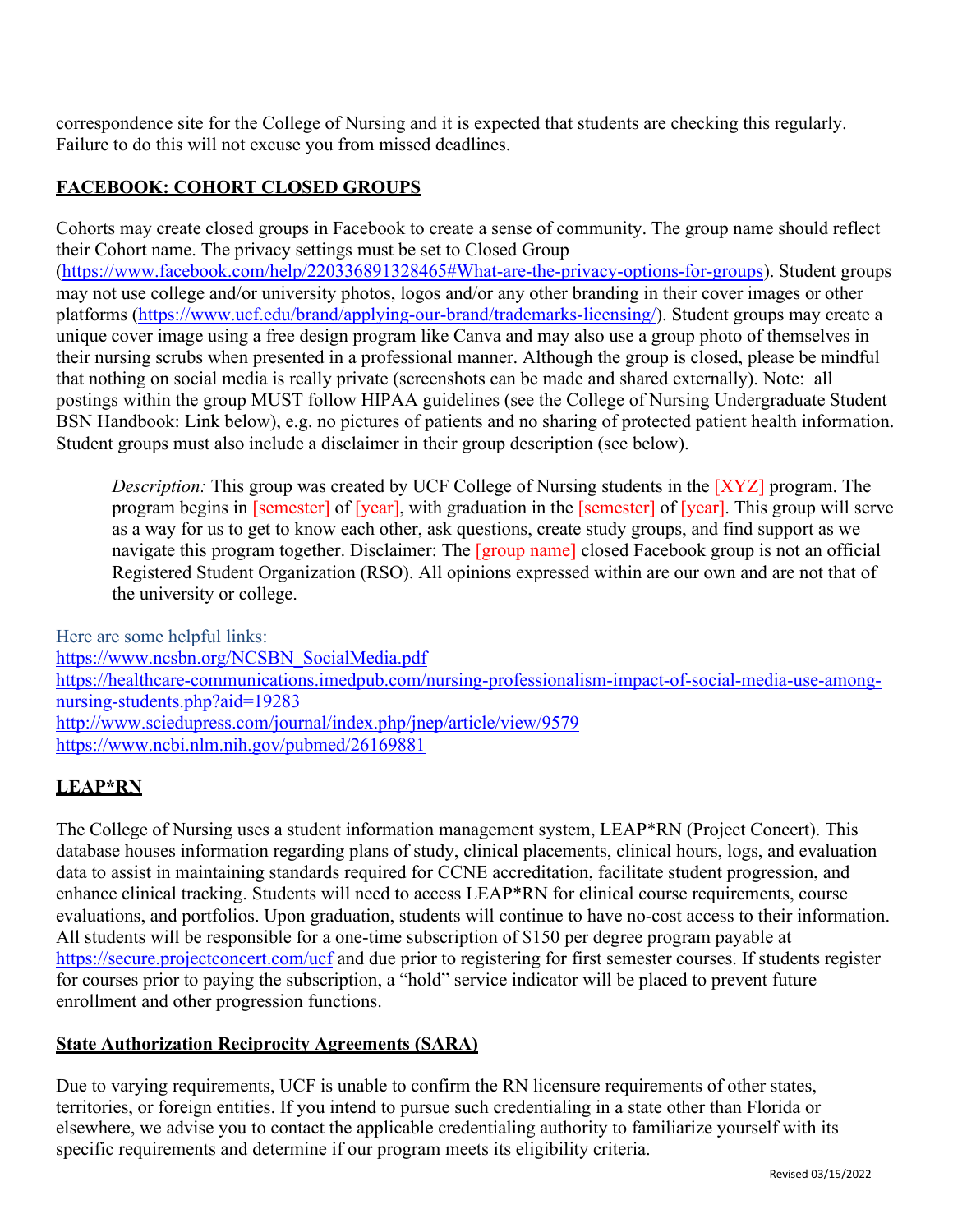You are welcome to contact the Assistant Dean of Students with questions in this regard and we will do our best to assist you in your career planning.

## **CHANGE IN PERSONAL INFORMATION**

It is the student's responsibility to contact his/her program coordinator regarding changes to email, phone, address, and name. Changing this through the My UCF portal does not change the records in the College of Nursing.

#### **Please notify the College of Nursing of any changes.**

#### **HIPAA AND MANAGEMENT OF BODY SUBSTANCE EXPOSURE POLICIES**

 Please review the College of Nursing Undergraduate handbook online at: <https://nursing.ucf.edu/wp-content/uploads/2021/10/UG-Handbook.pdf>

#### **CHILDREN IN SCHOOL ACTIVITIES**

Children are not permitted in class or clinical agencies.

#### **INCLEMENT WEATHER**

Occasionally, inclement weather occurs. Students need to monitor school closings on the TV and/or radio.

**This handbook is an addendum to the full Undergraduate BSN Student Handbook available for review and download at:** <https://nursing.ucf.edu/wp-content/uploads/2021/10/UG-Handbook.pdf>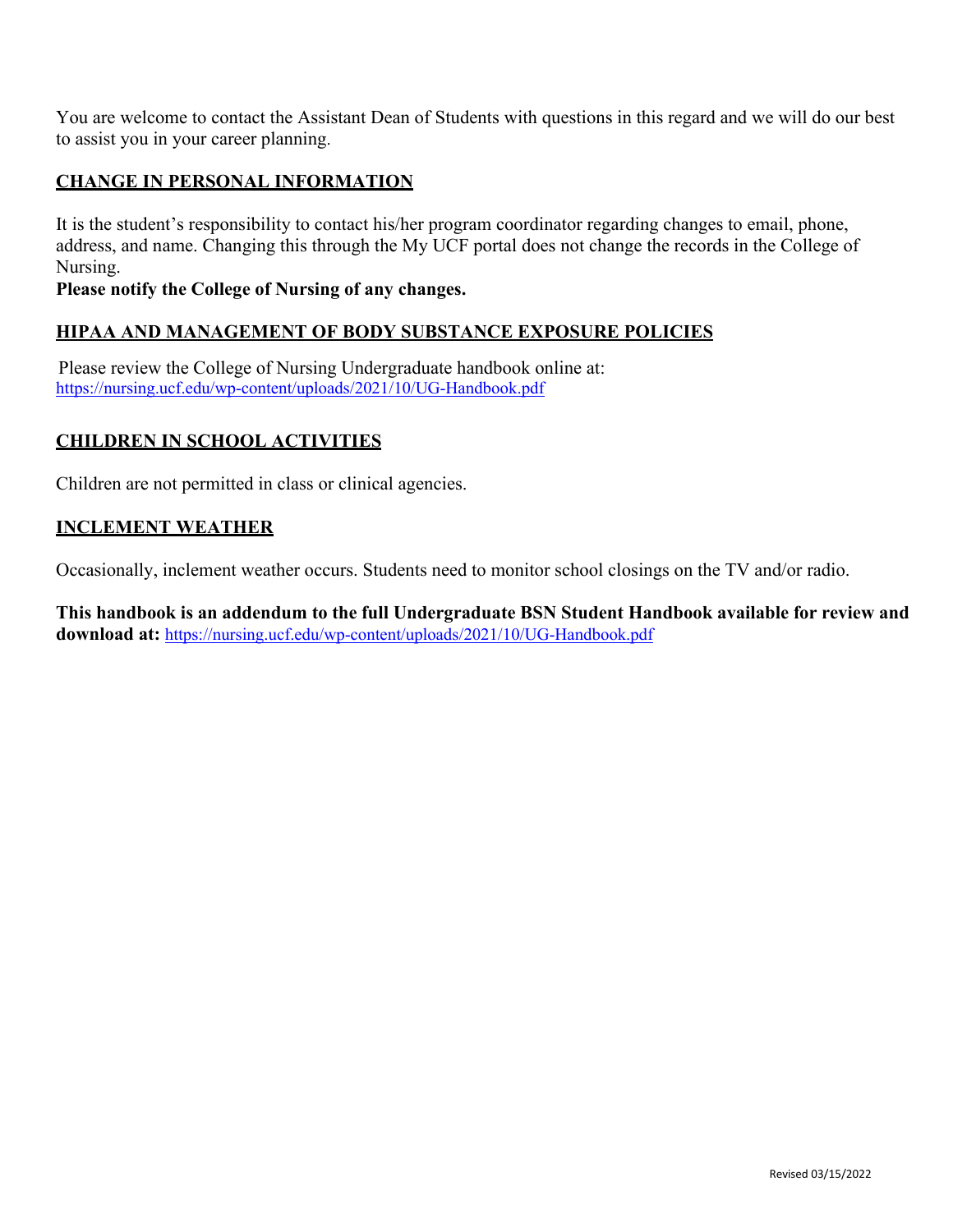## **Key Points to Remember**

- Students must be enrolled in at least one UCF course each term according to their Plan of Study to remain active in the SSC/UCF Concurrent program.
- Students must follow the Plan of Study given to them at Orientation *without deviation.* To modify your plan of study, you must meet with the UCF Site Coordinator. Deviation without authorization may result in dismissal fromthe program.
- If a student has failed a Seminole State nursing course, he/she must notify the Concurrent Advisor within 48 hours of being informed of their failure. *Failure to meet with the UCF Site Coordinator will be grounds for dismissal from the Concurrent program.*
- Failure in a second course at any time during the Concurrent program will result in dismissal from the Concurrent Program.
- Communication of course is essential. It is the responsibility of the student to keep the UCF Site Coordinator up to date regarding their progress including withdrawals, failures, or wishes to accelerate or decelerate in either the SSCor UCF program.
- Students should stay tuned into UCF's RN Communication Center and their Knights e-mail for important UCF announcements.
- An official Seminole State transcript must be sent upon successful completion of the Seminole State RN program identifying the ASN degree has been awarded on the transcript.
- It is the *student's* responsibility to complete all required pre-requisites including their foreign language requirements and Civic Literacy requirement and removal of any holds on their records. The student should NOT expect the Concurrent Program staff to notify him/her of their incomplete statuses.